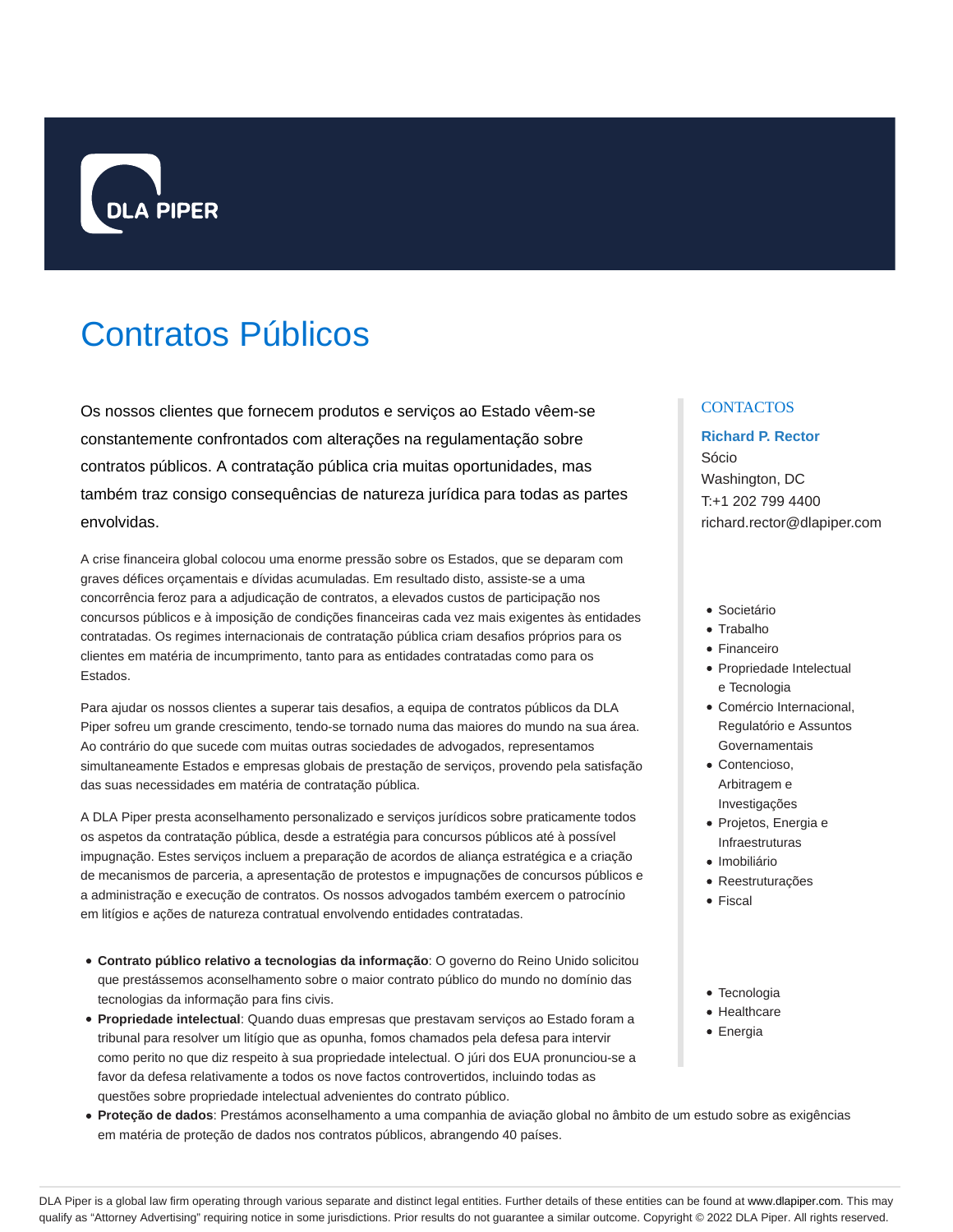- **Parcerias público-privadas**: Prestámos aconselhamento a uma empresa global do setor da defesa sobre uma parceria públicoprivada com o Ministério da defesa do Reino Unido que visava modernizar o seu programa de busca e salvamento por helicóptero.
- **Contratação pública**: Uma empresa farmacêutica canadiana precisava de ajuda no tratamento de vários aspetos da legislação da União Europeia em matéria de contratos públicos. Ajudámos a empresa a preparar e apresentar uma proposta sobre vacinas à Purchasing and Supply Authority (autoridade para o aprovisionamento e fornecimento) do Reino Unido.
- **Defesa**: Prestámos aconselhamento às forças armadas australianas sobre o projeto de embarcações anfíbias, no valor de 3 mil milhões de dólares dos EUA.
- **FCPA** (lei dos EUA sobre a prática da corrupção no estrangeiro): Os nossos advogados representaram uma empresa global do sector da defesa que foi objeto de um processo, instaurado ao abrigo da FCPA, relativo à alegada realização de pagamentos ilícitos em África durante um período de seis anos. O governo dos EUA arquivou todas as acusações.

## INSIGHTS

## Publicações

**Employment law in 5: 5 developments to read for June in less than 5 minutes**

8 June 2022 5 developments to read for June in less than 5 minutes.

**Nonsolicitation agreements face antitrust scrutiny**

16 May 2022

Some of the court's rulings in the case may be relied on by the government as it continues to focus on non-solicitation and no-poach agreements.

**Employment law in 5: 5 developments to read for May in less than 5 minutes**

5 May 2022 5 developments to read for May in less than 5 minutes.

**District Court confirms that noncompliance with cybersecurity requirements may lead to False Claims Act liability**

16 February 2022 Key details and implications for contractors.

**Court of Federal Claims judge splits from precedent regarding the availability of key personnel**

14 February 2022

The decision departs from US Government Accountability Office decisions providing that offerors have a "duty" to advise the procuring agency of changes in proposed key personnel after proposal submission but prior to award.

**Medicare audit? CMS expands ability to revoke for non-compliant billing**

14 February 2022

DLA Piper is a global law firm operating through various separate and distinct legal entities. Further details of these entities can be found at www.dlapiper.com. This may qualify as "Attorney Advertising" requiring notice in some jurisdictions. Prior results do not guarantee a similar outcome. Copyright © 2022 DLA Piper. All rights reserved.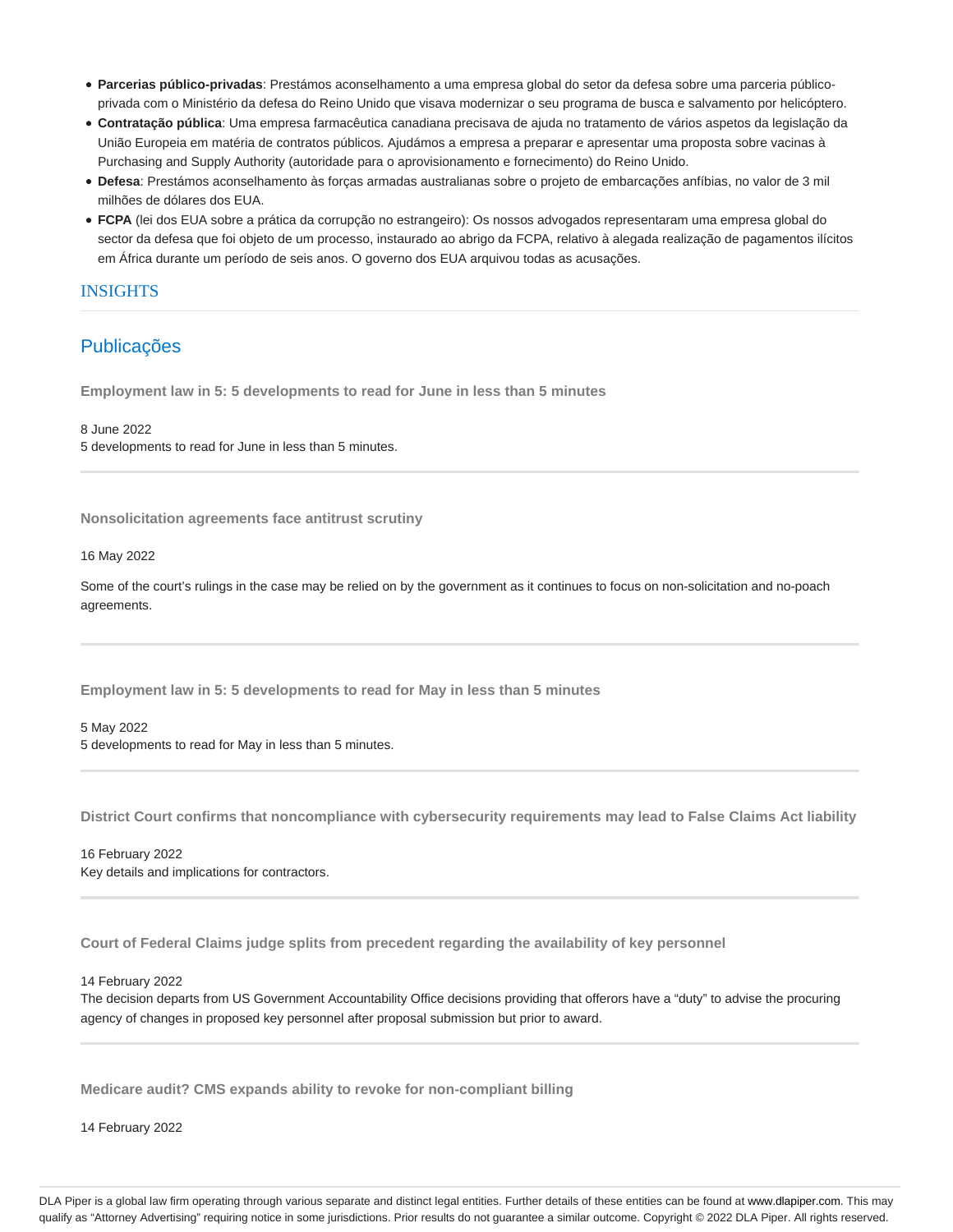**With Civil Cyber-Fraud Initiative, government sharpens focus on cybersecurity obligations for government contractors**

13 December 2021

Deploying the False Claims Act to pursue cybersecurity-related fraud.

**Increased contractor discretion in COVID-19 Executive Order 14042**

8 November 2021 Details of updated guidance and its implications for employers.

**With Civil Cyber-Fraud Initiative, government sharpens focus on cybersecurity obligations for government contractors**

1 November 2021

Acting Assistant Attorney General Brian Boynton recently discussed how the Civil Cyber-Fraud Initiative would use the False Claims Act to pursue cybersecurity-related fraud.

**Cybersecurity obligations for government contractors – focus on them before the government focuses on you**

22 September 2021 Liability under the False Claims Act can be financially debilitating, particularly for small and mid-size contractors.

**Seventh Circuit adopts objective reasonableness standard for False Claims Act liability**

1 September 2021 Key details and takeaways.

**Whatever your sector, ransomware attacks are changing how to think about platform security risk: Action steps**

14 June 2021 In an increasingly digitized economy, creating awareness of platform security risks is critical.

**Supreme Court significantly limits the scope of the Computer Fraud and Abuse Act**

4 June 2021

The decision will largely gut the CFAA as a tool for addressing insider data theft.

**What does the cybersecurity executive order mean for federal government contractors and their supply chains?**

19 May 2021

DLA Piper is a global law firm operating through various separate and distinct legal entities. Further details of these entities can be found at www.dlapiper.com. This may qualify as "Attorney Advertising" requiring notice in some jurisdictions. Prior results do not guarantee a similar outcome. Copyright @ 2022 DLA Piper. All rights reserved.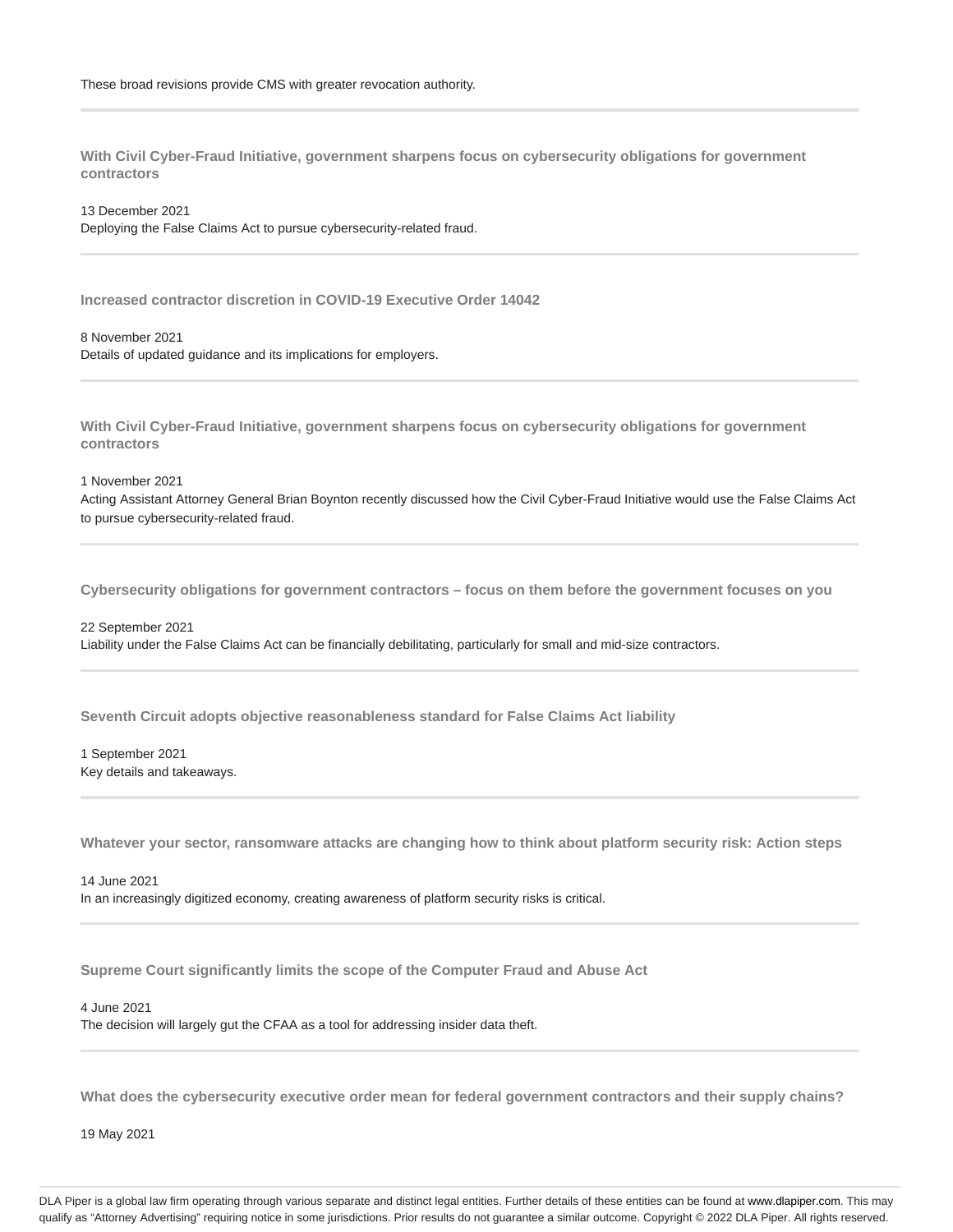**President Biden issues broad-ranging Executive Order on cybersecurity**

13 May 2021 The EO sets forth new requirements for federal agencies and government service providers.

**New minimum wage requirements for federal contractors: Key takeaways**

4 May 2021

The EO requires that all employees working "on or in connection with" a federal government contract be paid a minimum of \$15 per hour.

**Boardroom Brexit: What the deal means for funding and procurement**

## 31 December 2020 BOARDROOM BREXIT

The TCA provides last-minute clarity for UK companies and organisations that participate in EU funded projects, or receive funding and investment through EU programmes, such as Horizon Europe.

**Landmark artificial intelligence legislation advances toward becoming law**

## 16 December 2020 AI OUTLOOK

An overview of the key AI initiatives and funding set out in the defense bill.

**Navigating risk and compliance in government contracts M&A**

14 December 2020 Webinar now available: government contracts and pre-closing diligence.

**Practical Compliance**

8 December 2020 PRACTICAL COMPLIANCE

Q4 2020: Spotlight on real estate COVID-19 compliance.

**CMS, OIG finalize Stark and AKS overhaul – paving the way for value-based care**

25 November 2020

We highlight some of the most important ways in which HHS followed through on its ideas from 2019, as well as the instances where they pivoted in reaction to public comments.

DLA Piper is a global law firm operating through various separate and distinct legal entities. Further details of these entities can be found at www.dlapiper.com. This may qualify as "Attorney Advertising" requiring notice in some jurisdictions. Prior results do not guarantee a similar outcome. Copyright @ 2022 DLA Piper. All rights reserved.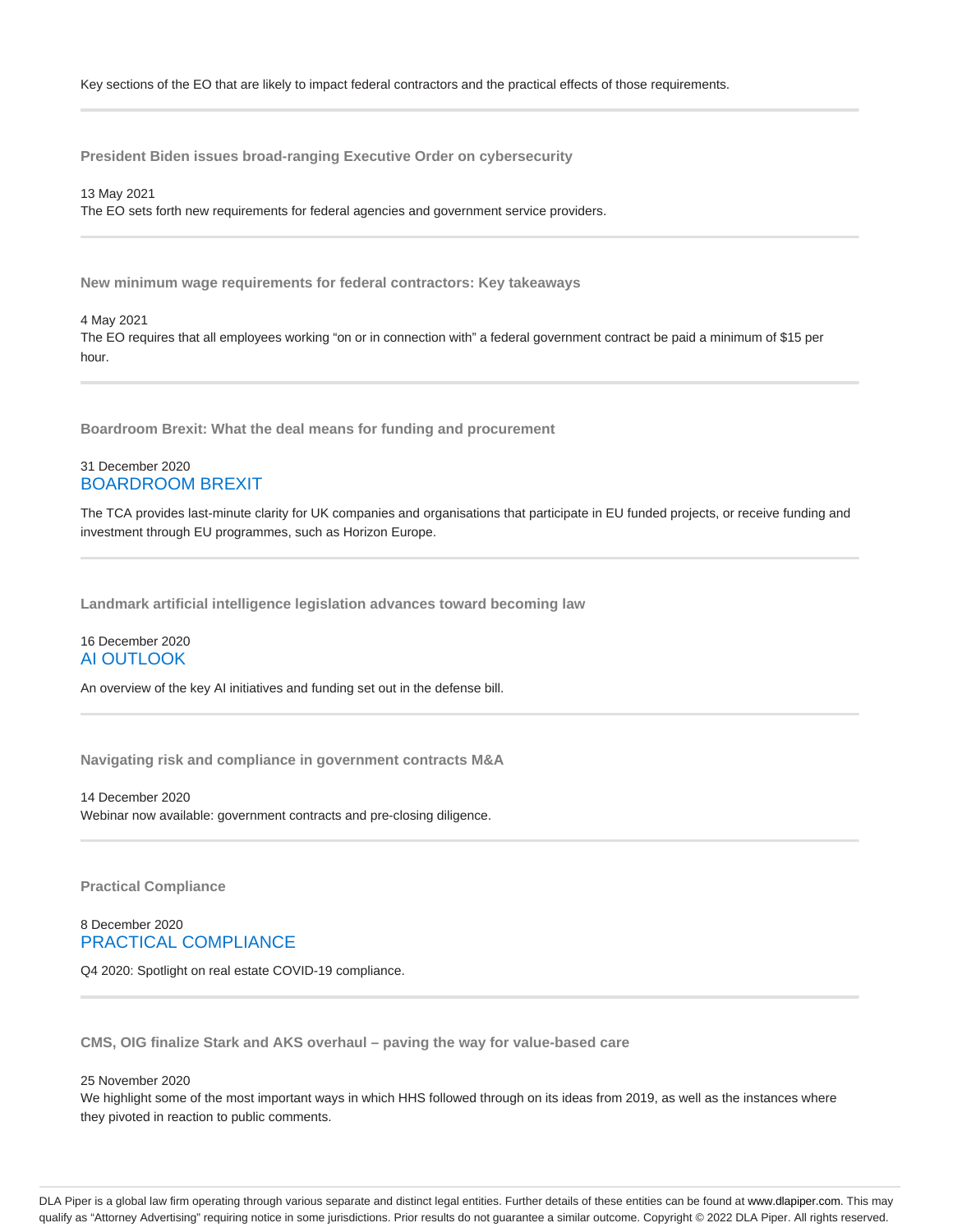**Contracting for the climate: The Climate Contract Playbook is a trove of climate clauses**

#### 11 November 2020

Contracts have become an essential vehicle for companies seek to mitigate their environmental risks and limit their carbon footprints.

**New Executive Order "Combating Race and Sex Stereotyping" – what federal contractors need to know**

#### 7 October 2020

The EO prohibits federal contractors, subcontractors and certain grant recipients from using "any workplace training that inculcates in its employees any form of race or sex stereotyping or any form of race or sex scapegoating."

**Into the unknown: DoD's long-awaited cybersecurity rule leaves critical questions unanswered**

#### 5 October 2020

The rule leaves open a number of critical questions.

**SBA creates administrative process for appealing PPP loan decisions**

#### 2 September 2020

Under the process, a borrower may challenge written decisions by the SBA regarding ineligibility and loan forgiveness.

**Australia makes changes in defense and procurement strategy**

#### 13 August 2020

Australia is implementing changes in its defense strategy and procurement rules that are important to international contractors.

**Universal Health Services: contractors take note − Supreme Court approves implied certification theory of False Claims Act liability**

#### 22 JUN 2016

The Court's recognition of "implied certification" theory resolves a circuit split in favor of a more expansive view of the Act.

**Should I file a bid protest? A checklist of essential questions and considerations**

#### 18 SEP 2014

What are the questions a thoughtful CEO or General Counsel should ask when deciding whether to file a bid protest?

**The Cybersecurity Framework: Administration, Congress move to incentivize private-sector cooperation, strengthen federal acquisition process**

12 SEP 2013

DLA Piper is a global law firm operating through various separate and distinct legal entities. Further details of these entities can be found at www.dlapiper.com. This may qualify as "Attorney Advertising" requiring notice in some jurisdictions. Prior results do not guarantee a similar outcome. Copyright @ 2022 DLA Piper. All rights reserved.